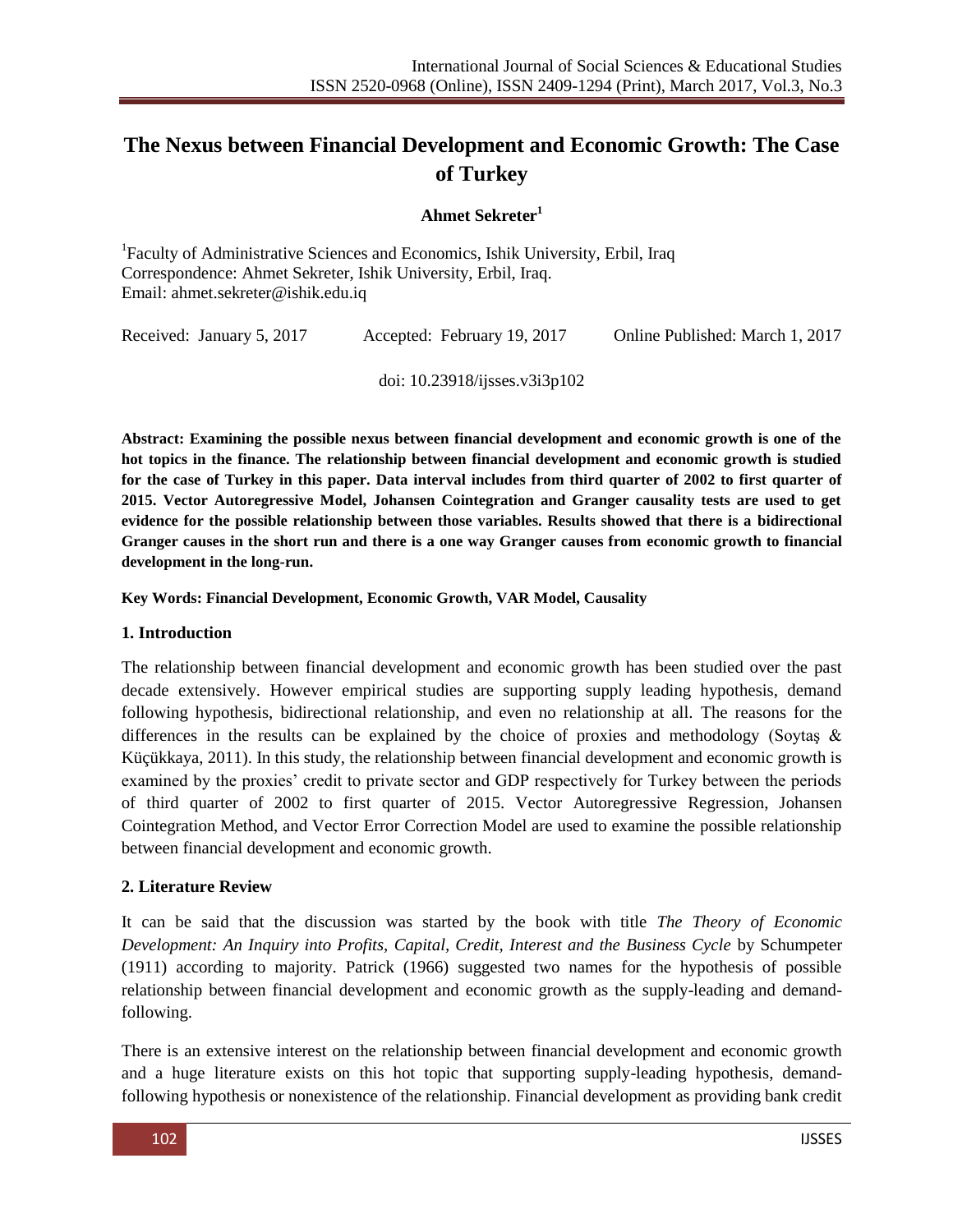leads producing new products and innovations which are the two of five cases for the economic growth. Therefore, in some cases the relationship between financial development and economic growth is expressed as an indirect relationship. The number of empirical and theoretical studies has increased after Schumpeter. Most common proposition is that financial development causes economic growth (Dritsakis & Adamopoulos, 2004). The empirical studies can be categorized according to data sample as single country case studies, developed countries, developing countries, OECD countries, African countries, Asian countries, large number of countries and so on. There is a large empirical study for Turkish economy case in recent years to figure out the possible relationship and direction of the relationship if it exists. Since this study is a case study of Turkey, the author extensively examines the literature for the case of Turkey instead of scanning large empirical studies that contain plenty of different countries with many different conclusions.

The empirical studies were concluded with different results like the cases seen in general. Mercan (2013) studied monthly data included the years between 1992 and 2010. He examined the causality and found evidence that supporting financial development causes economic growth. Another study includes the time interval between 1998 and 2009 found that economic growth causes financial development (Ozcan & Ari, 2011). The nonexistence of the nexus of financial development and economic growth is also a final conclusion that we faced for the case of Turkey (Soytaş & Küçükkaya, 2011). Soytaş and Küçükkaya chosed the years between 1991 and 2005 in their empirical study. The bidirectional nexus in the long-run is also showed by the study consisting of years between 1970 and 2001 (Ünalmış, 2002). Turkey faced to several economic and financial crises in its recent history dated at 1994, 1998-1999, and 2001. However Turkish economy and financial market and institutions performed a consistent development after 2002. Banking sector's total assets increased from 2002 to 2015 (TCMB, 2015). The time interval chosen in the study does not have any anomalies and sharp decreases or increases due to financial or economic crises.

## **3. Data**

In this study economic growth is taken as gross domestic product (purchaser's price) at basic price at 1998 and financial development is taken as credit to private sectors given by deposit banks, investment banks and Islamic banks in Turkey. Both data are obtained from Central Bank of the Republic of Turkey. Frequency of the data is 3-month data and including from third quarter of 2002 to first quarter of 2015.

## **4. Methodology and Results**

## **4.1. Unit Root Test**

In this section Augmented Dicky Fuller (ADF) unit root test is performed for the series. The series GDP refers gross domestic product (purchaser's price) at basic price at 1998 between 2002 third quarter and 2015 first quarter and credit refers credit to private sectors given by deposit banks, investment banks and Islamic banks in Turkey between 2002 third quarter and 2015 first quarter.

The two forms of ADF test is used to test unit root. First is one is  $\Delta y_t = a_0 + \alpha y_{t-1} + \sum_{i=1}^p b_i$  $_{i=1}^p b_i \Delta y_{t-i} + \varepsilon_t$  that refers intercept form and second one is  $\Delta y_t = a_0 + \alpha y_{t-1} + a_1 t + \sum_{i=1}^p b_i$  $_{i=1}^{p} b_i \Delta y_{t-i} + \varepsilon_t$  refers intercept and trend form.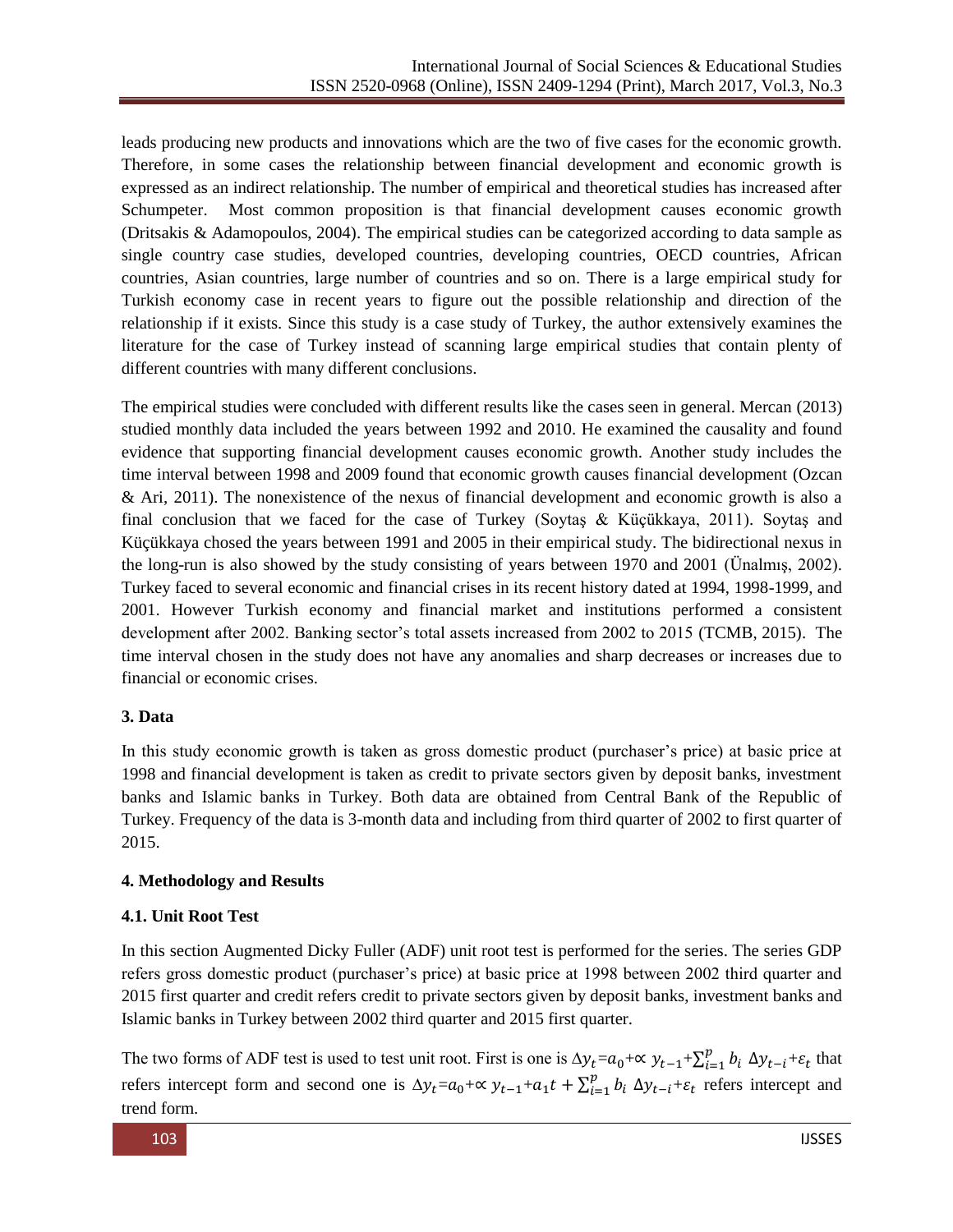| Variable           |     | Intercept         | Intercept and Trend |
|--------------------|-----|-------------------|---------------------|
| Credit             |     | 2.8624(1.0000)    | 0.8111(0.9997)      |
| <b>GDP</b>         |     | $-0.7406(0.8264)$ | $-1.8388(0.6701)$   |
| () refers p-value  |     |                   |                     |
| Critical values 1% |     | $-3.5744$         | $-4.1611$           |
|                    | 5%  | $-2.9238$         | $-3.5064$           |
|                    | 10% | $-2.5999$         | $-3.1830$           |

Table 1: ADF unit root tests (quarterly data-level)

Since t-statistics values are greater than ADF test critical values null hypothesis (series has a unit root) cannot be rejected for the series credit and GDP. So the series credit and GDP are non-stationary series. In the second step first differences of the series are taken and ADF test is again used to test whether series become stationary or not.

Table 2: ADF unit root tests (quarterly data-first differences)

| Variable                | Intercept          | Intercept and Trend  |
|-------------------------|--------------------|----------------------|
| Credit                  | 1.4856(0.5321)     | $-3.8240(0.0238)$ ** |
| <b>GDP</b>              | $-7.8690(0.0000)*$ | $-7.8534(0.0000)*$   |
| ( <i>refers</i> p-value |                    |                      |
| Critical values 1%      | $-3.5777$          | $-4.1658$            |
| 5%                      | $-2.9252$          | $-3.5085$            |
| 10%                     | $-2.6007$          | $-3.1842$            |
| *significant at 1%      |                    |                      |
| **significant at 5%     |                    |                      |

After taking first differences series become stationary therefore both series are integrated of order 1 i.e. I(1). In the following section vector autoregressive (VAR) model is used to figure out the possible relationship between economic growth and financial development in the short-run and long-run and also Granger causality. Since we are not sure variables in the model are really exogenous or not VAR model is preferred.

## **4.2. Vector Autoregressive (VAR) Model and Johansen Cointegration Test**

First of all the following bivariate model is formed as:

$$
\Delta gdp_t = \beta_{10} - \beta_{12}\Delta c \text{redit}_t + \alpha_{11}gdp_{t-1} + \alpha_{12}\Delta c \text{redit}_{t-1} + \varepsilon_{\Delta gdpt}
$$
  

$$
\Delta c \text{redit}_t = \beta_{20} - \beta_{21}\Delta gdp_t + \alpha_{21}\Delta gdp_{t-1} + \alpha_{22}\Delta c \text{redit}_{t-1} + \varepsilon_{\Delta c \text{redit}}
$$

where it is found that  $\triangle$ GDP and  $\triangle$ credit are both stationary. Rewriting the system of these equations using matrix notation, we get

$$
\text{By}_t = \varphi_0 + \varphi_1 \text{y}_{t-1} + \varepsilon_t \text{ where } \text{B=}\begin{vmatrix} 1 & \beta_{12} \\ \beta_{21} & 1 \end{vmatrix} \quad \text{y}_t = \begin{vmatrix} gdp_t \\ credit_t \end{vmatrix} \quad \varphi_0 = \begin{vmatrix} \beta_{10} \\ \beta_{20} \end{vmatrix} \quad \varphi_1 = \begin{vmatrix} \alpha_{11} & \alpha_{12} \\ \alpha_{21} & \alpha_{22} \end{vmatrix} \text{ and }
$$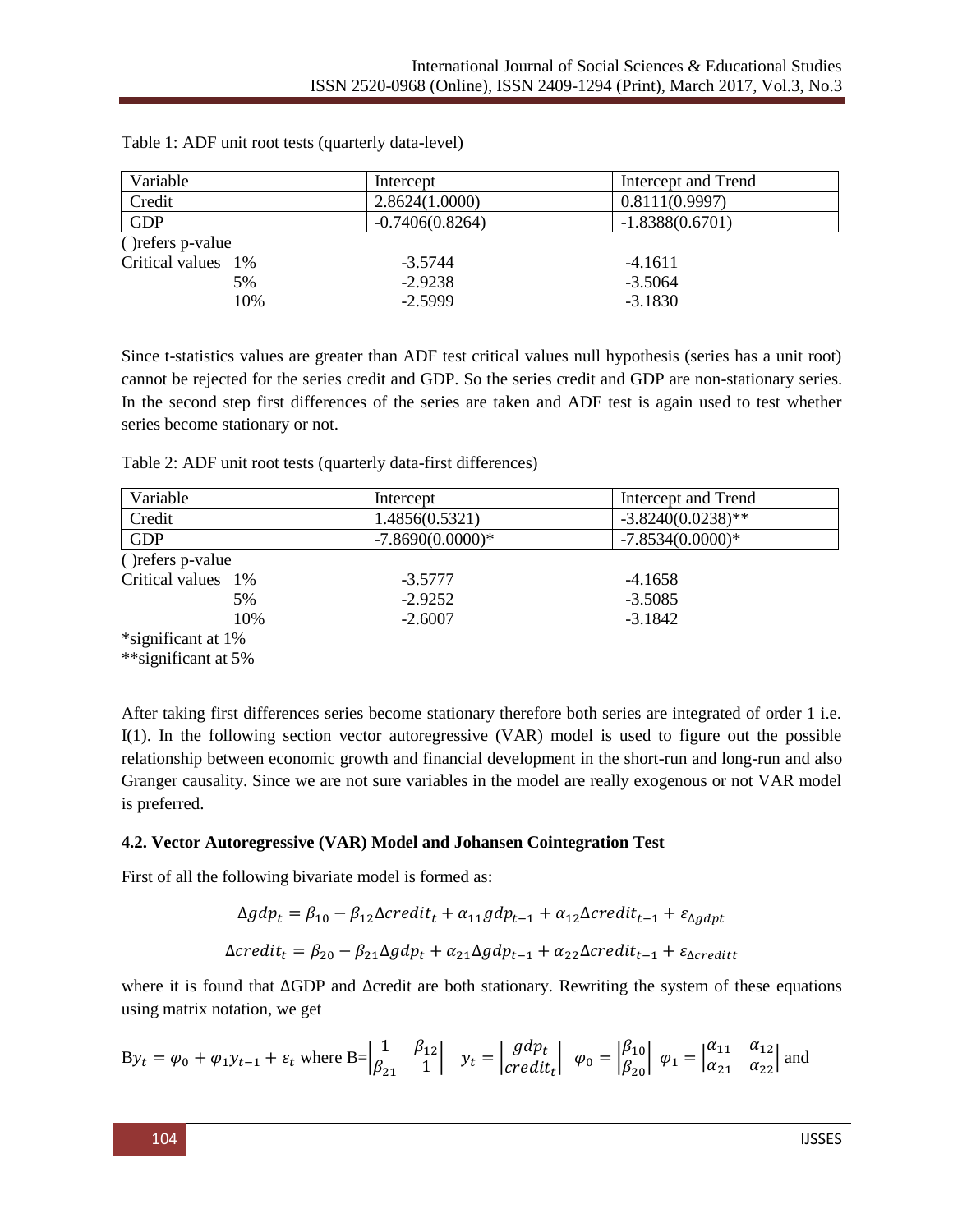$$
\varepsilon_t = \left| \frac{\varepsilon_{gapt}}{\varepsilon_{credit}} \right|.
$$

We use the Akaike, Schwarz and Hannan-Quinn information criteria (AIC, SC and HQ respectively) to decide lag order in the VAR model. VAR model estimated with n lags AIC is calculated as:

AIC(n)=ln| $\sum n$ |+(2/T) $N^2$ n  $SC(n) = \ln[\sum n] + (2\ln T/T)N^2$ n HQ=  $\ln[\sum n + (\ln T/T)N^2]$  where N is the elective sample size, t=1,...,T Table 3: VAR Lag Order Selection Criteria

| Lag order | <b>AIC</b> | <b>SC</b> | HQ       |
|-----------|------------|-----------|----------|
|           | 68.78      | 68.86     | 68.81    |
|           | 68.08      | 68.32     | 68.17    |
|           | 65.97      | 66.36     | 66.12    |
|           | 65.96      | 66.52     | 66.17    |
|           | 65.28*     | 66.00*    | $65.55*$ |

• Indicates lag order selected by the criterion

Akaike, Schwarz and Hannan-Quinn information criteria suggest to lag interval as four.

VAR model is estimated as unrestricted VAR since the series GDP and credit are nonstationary at level and they are stationary after first differencing. Therefore both series are same order of integration. The theory suggests that they can move together in the long-run that is they can be cointegrated. Johansen cointegration test is applied to test cointegration. If the cointegration is detected then we have to use Vector Error Correction model that is designed to use for nonstationary series which are known cointegrated. Johansen cointegration test specification consists of five different assumptions.

Johansen test consist of maximum likelihood procedures is used to test cointegration. The following equation is formed to test the presence of integration in the VAR model with n variables integrated of order 0, 1, and 2:

 $y_t = b_1 y_{t-1} + b_2 y_{t-2} + \cdots + b_k y_{t-k} + \Gamma D_t + \varepsilon_t$ 

 $D_t$  is a set of deterministic variables including a constant, trend and dummies, and  $\varepsilon_t$  is a vector of normally distributed errors with White noise.  $y_t$  represents a vector capturing economic growth and financial development.

The following summary is helpful to choose the model under which assumption. Akaike information criterion (AIC) is used to select the model.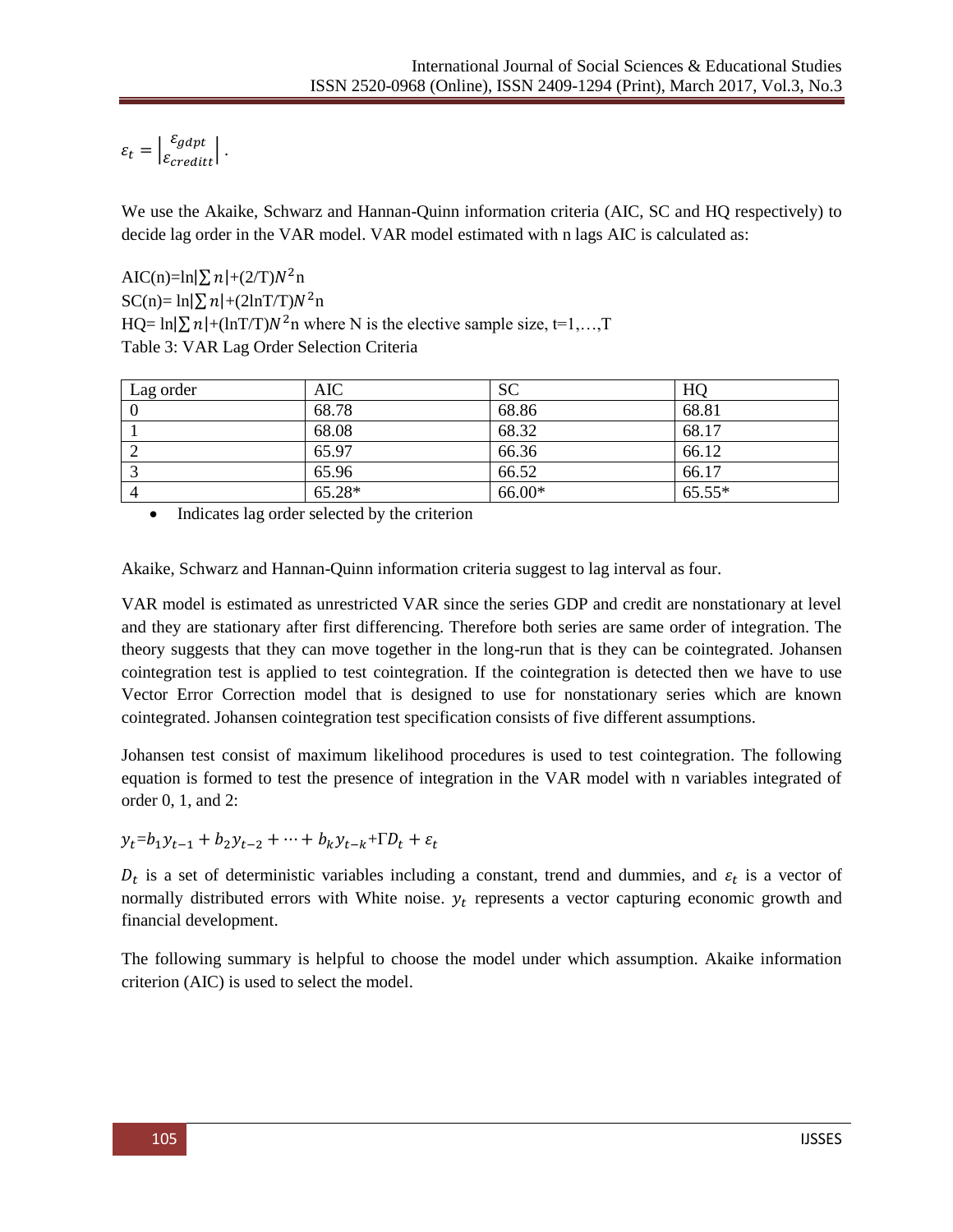| Data Trend    | None           | None      | Linear    | Linear    | quadratic |
|---------------|----------------|-----------|-----------|-----------|-----------|
| No.<br>of     | No intercept   | Intercept | Intercept | Intercept | Intercept |
| cointegration | No trend       | No trend  | No trend  | Trend     | Trend     |
|               | AIC by<br>rank |           |           |           |           |
|               | and model      |           |           |           |           |
|               | 65.24          | 65.24     | 65.27     | 65.27     | 65.33     |
|               | 65.28          | 65.26     | 65.26     | $65.15*$  | 65.20     |
|               | 65.44          | 65.43     | 65.43     | 65.23     | 65.23     |

Table 4: Summary of Johansen Cointegration Test

(\*) indicates the minimum value of AIC

So AIC suggests us to use Linear model with intercept and trend for use of Johansen Cointegration test. When Johansen cointegration test is performed the following results we get:

Table 5: Johansen Cointegration Test

| Hypothesized<br>no. |            |                 | 0.05<br>Critical |         |
|---------------------|------------|-----------------|------------------|---------|
| of cointegration    | Eigenvalue | Trace Statistic | Value            | P-value |
| None *              | .).3773    | 30.406          | 25.87211         | 0.0127  |
| At most 1           | 0.1708     | 8.618           | 12.51798         | 0.2053  |

\*Null hypothesis can be rejected at 5% significance level

The result shows that the null hypothesis that there is no cointegration between the series GDP and credit is rejected at 5% significance level. However there is no sufficient evidence to reject the null hypothesis that there is at most one cointegration. Therefore it is concluded that there is one cointegration.

Since cointegration is detected Vector Error Correction (VEC) Model with n-dimensions can be used instead of unrestricted VAR model. The VEC model is formed as:

$$
GDP_t = \partial_1 + \sum_{i=1}^{n-1} \rho_{1,i} \Delta CREDIT_{t-i} + \sum_{i=1}^{n-1} \gamma_{1,i} \Delta GDP_{t-i} + \theta_1 (CREDIT_{t-1} - \alpha_1 GDP_{t-1}) + \varepsilon_{1,t} (1)
$$

$$
\label{eq:REDIT} \begin{split} \mathit{CREDIT}_{t} = \partial_2 + \textstyle\sum_{i=1}^{n-1}\rho_{2,i}\ \Delta \mathit{CREDIT}_{t-i} + \textstyle\sum_{i=1}^{n-1}\gamma_{2,i}\ \Delta \mathit{GDP}_{t-i} + \theta_2 (\mathit{GDP}_{t-1} - \alpha_2 \mathit{CREDIT}_{t-1}) + \varepsilon_{2,t} \\ \textbf{(2)} \end{split}
$$

 $\alpha_1$  and  $\alpha_2$  are the coefficient of the cointegrating vector.  $\theta_1$  and  $\theta_2$  are the coefficient of the lagged error correction term.

Optimal lag length is chosen as 4 by using the criterion of AIC and SC and then we form the VEC model. We get the following results:

Error Correction Model=*∆GDP(-1)+0.0570∆CREDIT(-1)+662866\*trend-15565845*

From the cointegration equation above, it is concluded that economic growth and financial development has a long-run equilibrium relationship. Vector Error Correction estimates are found for the series GDP and CREDIT as follow: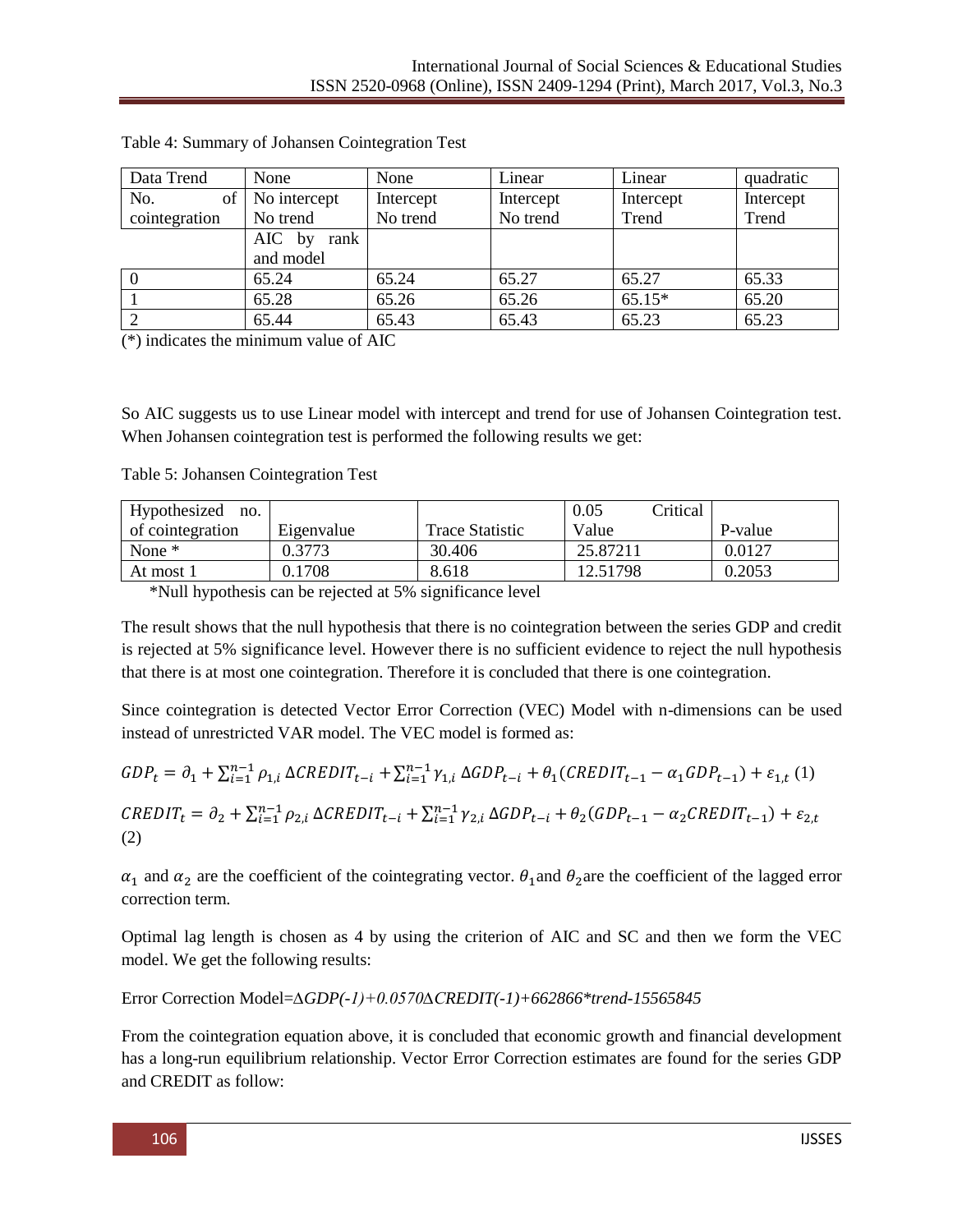- I. ∆(GDP) = C(1)\*( GDP(-1) 0.0570\*CREDITSON(-1) 662866.0476\*@TREND(02Q3) + 15565844.6527 ) + C(2)\*∆(GDP(-1)) + C(3)\*∆(GDP(-2)) + C(4)\*∆(GDP(-3)) + C(5)\*∆(GDP(- 4)) + C(6)\*∆(CREDITSON(-1)) + C(7)\*∆(CREDITSON(-2)) + C(8)\*∆(CREDITSON(-3)) +  $C(9)$ \* $\Delta$ (CREDITSON(-4)) + C(10)
- II. ∆(CREDITSON) = C(11)\*( GDP(-1) 0.0570\*CREDITSON(-1) 662866.0476\*@TREND(02Q3) + 15565844.6527 ) +  $C(12)*\Delta(GDP(-1))$  +  $C(13)*\Delta(GDP(-2))$  +  $C(14)*\Delta(GDP(-3))$  +  $C(15)*\Delta(GDP(-4)) + C(16)*\Delta(CREDITSON(-1)) + C(17)*\Delta(CREDITSON(-2)) +$  $C(18)*\Delta(CREDITSON(-3)) + C(19)*\Delta(CREDITSON(-4)) + C(20)$

Table 6: Coefficients of the VEC estimates

(I)

|       | Coefficient | t-statistics |
|-------|-------------|--------------|
| C(1)  | $-0.020389$ | $-1.475902$  |
| C(2)  | 0.038952    | 0.248835     |
| C(3)  | $-0.270941$ | $-1.809966$  |
| C(4)  | 0.057388    | 0.392683     |
| C(5)  | 0.697067    | 4.614158     |
| C(6)  | 0.004371    | 0.347101     |
| C(7)  | $-0.011211$ | $-1.027351$  |
| C(8)  | $-0.006390$ | $-0.594813$  |
| C(9)  | $-0.020078$ | $-1.749510$  |
| C(10) | 846898.4    | 2.238592     |

(II)

|       | Coefficient | t-statistics |
|-------|-------------|--------------|
| C(11) | $-0.982841$ | $-4.634432$  |
| C(12) | 5.173008    | 2.152657     |
| C(13) | 3.350451    | 1.457959     |
| C(14) | 7.069887    | 3.151249     |
| C(15) | 3.460984    | 1.492325     |
| C(16) | 0.072397    | 0.374451     |
| C(17) | 0.228645    | 1.364819     |
| C(18) | $-0.489141$ | $-2.965866$  |
| C(19) | $-0.254312$ | $-1.443451$  |
| C(20) | 29391284    | 5.060668     |

The coefficients above C(1) and C(11) represent  $\theta_1$  and  $\theta_2$  respectively which are coefficients of the lagged error correction term in the cointegration equation ∆GDP(-1)=-0.0570∆CREDIT(-1)- 662866\*trend+15565845. Since  $\theta_1$  is not significant (-1.48 as t-statistics) and  $\theta_2$  is significant (-4.63 as t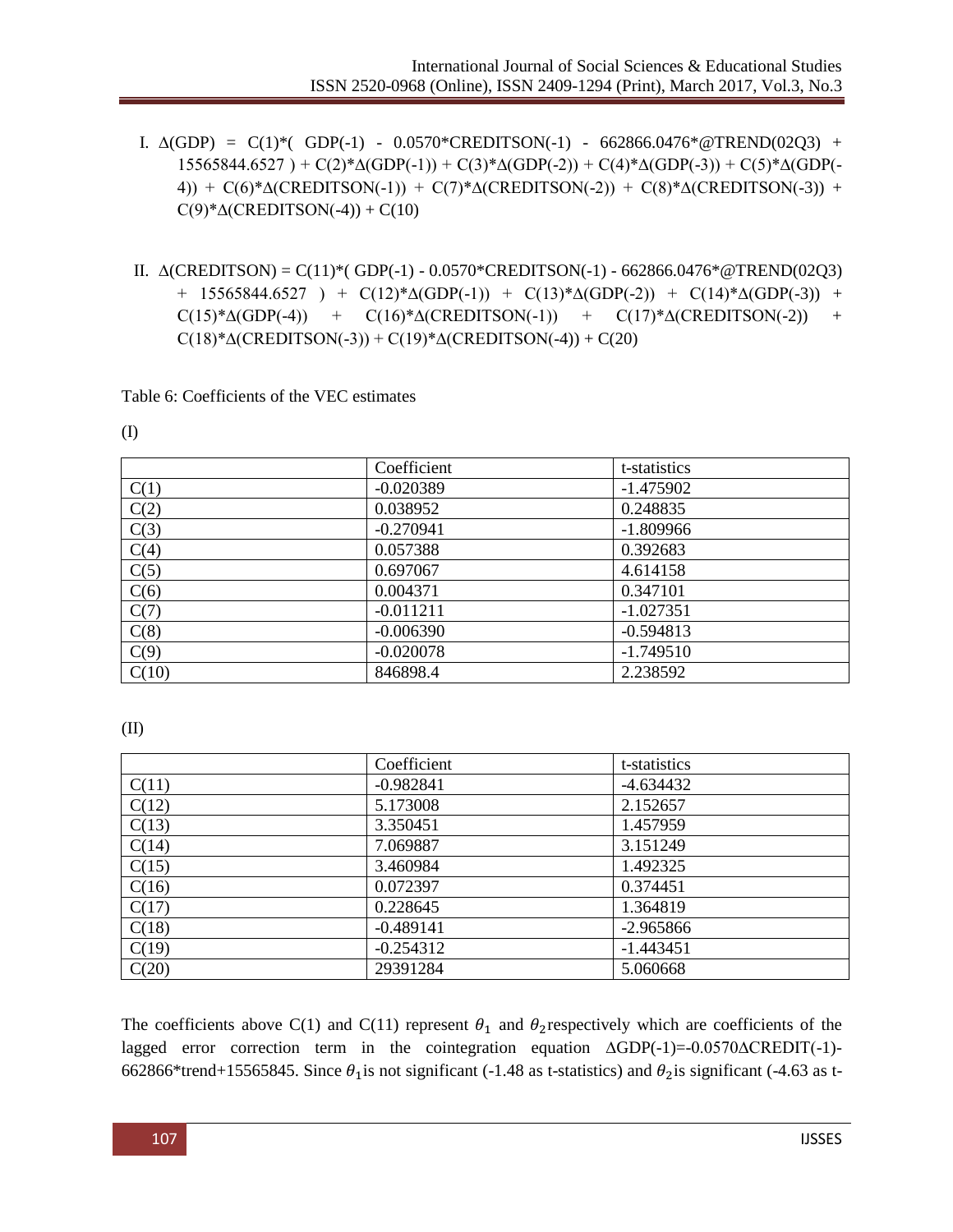statistics) we conclude that economic growth (as GDP) is the long-run Granger cause of financial development (as credit to private sector).

### **4.3. Granger Causality Test**

We run the Granger causality/Block Exogeneity Wald tests based upon VEC model to determine the short-run causality between economic growth and financial development.

Table 7: Granger causality/Block Exogeneity Wald tests

(I) Dependent variable GDP

| Excluded          | Chi-square | df | P-value |
|-------------------|------------|----|---------|
| $\Delta$ (CREDIT) | 10.21792   |    | 0.0369  |
| All               | 10.21792   |    | 0.0369  |

#### (II) Dependent variable CREDIT

| Excluded       | Chi-square | df | P-value    |
|----------------|------------|----|------------|
| $\Delta$ (GDP) | 8.43625    |    | $0.0010\,$ |
| All            | 8.43625    |    | 0.0010     |

Tests results set forth bidirectional short-run relationship between series GDP and CREDIT which refer economic growth and financial development respectively.

### **5. Conclusion**

The followings can be concluded after econometric and statistical analysis in this study:

Firstly, there is a long-run equilibrium relation between economic growth and financial development for Turkey according to the chosen time interval in this study.

Secondly, we found that economic growth is the Granger cause of financial development in the long-run. Therefore study shows that credit to private sectors increases as GDP increases in the long-term.

### Table 8: Summary of the Direction of Causality in the Short-run and Long-run

| Direction of the Causality |                                               |
|----------------------------|-----------------------------------------------|
| Short-run                  | Long-run                                      |
| Bidirectional              | financial<br>From<br>growth<br>economic<br>to |
|                            | development                                   |